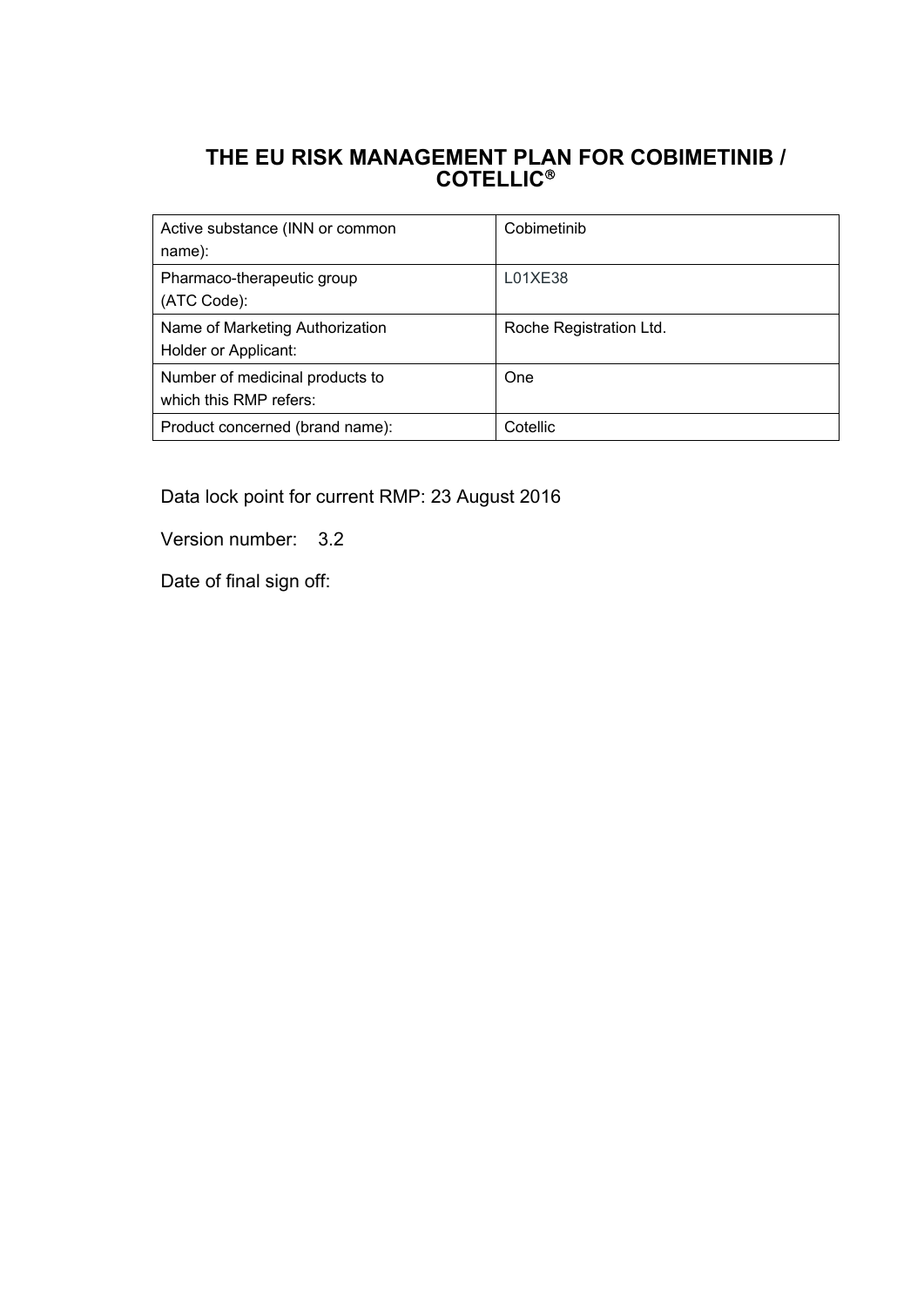# VI.2 Elements for a Public Summary

## **VI.2.1. OVERVIEW OF DISEASE EPIDEMIOLOGY**

Cotellic is a medicine which contains the active substance cobimetinib. It is used to treat melanoma (a type of skin cancer) that has metastasised (spread to other parts of the body) or cannot be surgically removed. Cotellic is given to patients whose melanoma has the BRAF V600 mutation and must be used with the medicine vemurafenib.

The number of people diagnosed with this cancer is increasing worldwide. In 2012, around 82,750 new melanomas occurred in 28 European countries. In about 6 out of 100 newly diagnosed cases, the melanoma is inoperable or has metastasised. This suggests that newly diagnosed inoperable or metastatic melanomas in these 28 European countries number close to 5,000 per year.

## **VI.2.2 SUMMARY OF BENEFITS**

Cotellic has been studied in one main study involving 495 patients with melanoma that had spread or that could not be surgically removed, and whose melanoma had a BRAF V600 mutation. Patients had not been previously treated and were given either Cotellic with vemurafenib or placebo (a dummy treatment) with vemurafenib; the main measure of effectiveness was how long patients lived without their disease getting worse (progression-free survival). In this study, adding Cotellic to vemurafenib was more effective than adding placebo to vemurafenib: it took on average 12.3 months before the disease got worse in patients given Cotellic, compared with 7.2 months in patients given placebo.

## **VI.2.3 UNKNOWNS RELATING TO TREATMENT BENEFITS**

There is limited information on the effectiveness of Cotellic in combination with vemurafenib in the following groups of patients:

- Children (patients under 18 years of age)
- Patients who are not white (non-Caucasian)
- Patients requiring long-term use of Cotellic
- Patients with severe kidney problems
- Patients with liver problems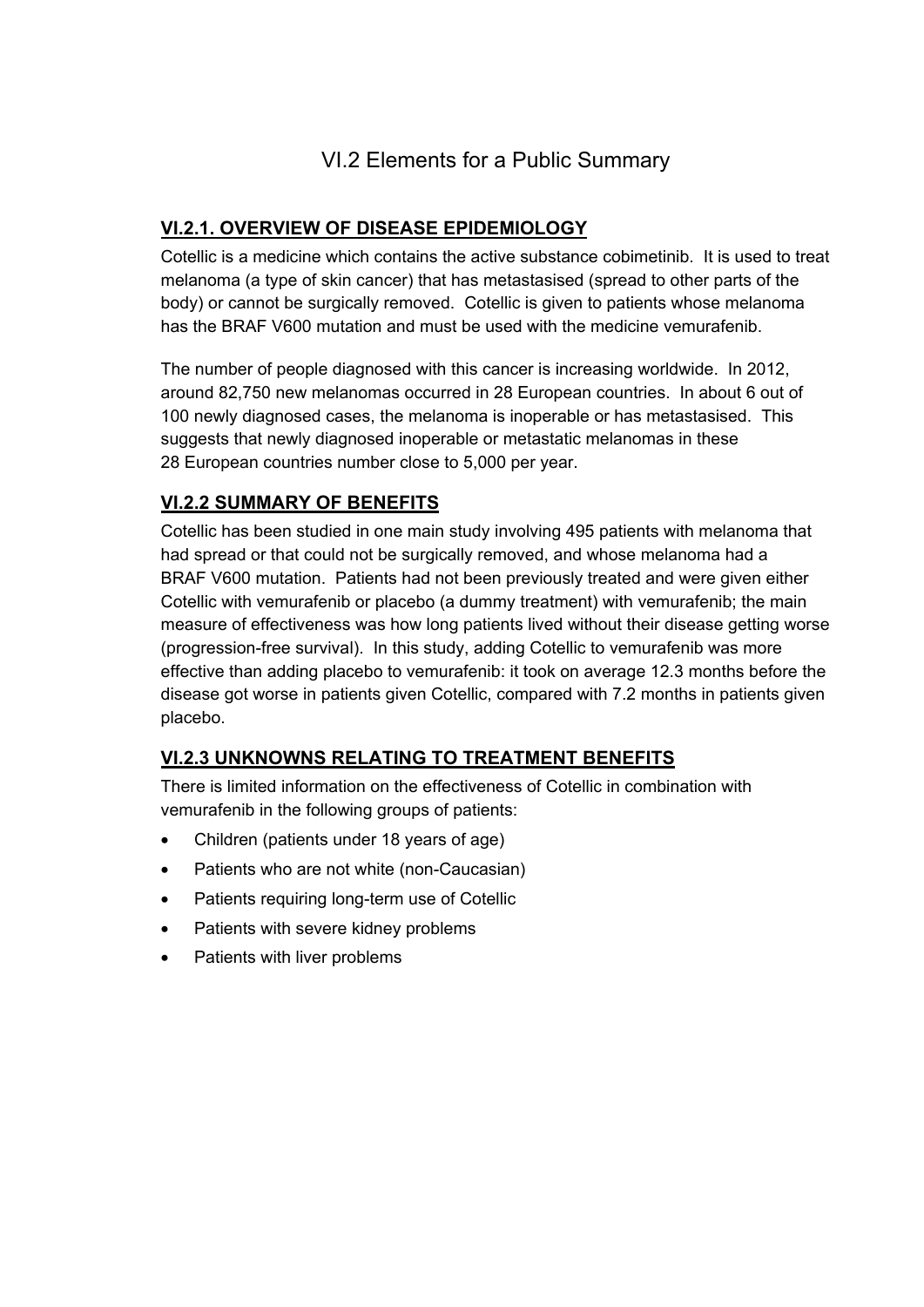# **VI.2.4 SUMMARY OF SAFETY CONCERNS**

# **IMPORTANT IDENTIFIED RISKS**

| <b>Risk</b>                                                                                                                                                                                        | What is known                                                                                                                                                  | Preventability                                                                                                                                                                                                                                                                                                                                                                                                                                                                |
|----------------------------------------------------------------------------------------------------------------------------------------------------------------------------------------------------|----------------------------------------------------------------------------------------------------------------------------------------------------------------|-------------------------------------------------------------------------------------------------------------------------------------------------------------------------------------------------------------------------------------------------------------------------------------------------------------------------------------------------------------------------------------------------------------------------------------------------------------------------------|
| Ocular events (e.g., retinal<br>detachment) related to serous<br>retinopathy (fluid accumulation<br>within the layers of the retina, the<br>back of the eye which is<br>responsible for sight).    | Ocular events<br>related to serous<br>retinopathy have<br>been observed in<br>patients treated<br>with Cotellic or<br>other medicines<br>of the same<br>class. | While this risk cannot be prevented, it<br>can be mitigated if patients immediately<br>report any visual disturbances to their<br>doctor. The risk can be managed with<br>treatment interruption, dose reduction or<br>treatment discontinuation as described<br>in the medicine's product information.                                                                                                                                                                       |
| Left ventricular dysfunction<br>(including decreased LVEF and<br>cardiomyopathy)<br>(a type of heart problem that<br>occurs when the heart's ability to<br>pump blood to the body is<br>decreased) | Left ventricular<br>dysfunction has<br>been observed in<br>patients treated<br>with Cotellic or<br>other medicines<br>of the same<br>class.                    | While this risk cannot be prevented, it can<br>be mitigated by measuring heart function<br>in the patient before treatment starts,<br>monitoring heart function during treatment<br>and by following the instructions included<br>in the medicine's product information, for<br>patients who experience a left ventricular<br>dysfunction.                                                                                                                                    |
| Photosensitivity<br>(sunburn)                                                                                                                                                                      | Photosensitivity<br>has been<br>observed in<br>patients treated<br>with Cotellic in<br>combination with<br>vemurafenib.                                        | For patients being treated with Cotellic in<br>combination with vemurafenib,<br>photosensitivity is preventable by<br>avoiding exposure to the sun. When<br>outdoors, the patient may protect<br>themselves against sunburn by using of<br>protective clothing, broad spectrum<br>UVA/UVB sunscreen and sun-protective<br>lip balm (SPF 30). The product<br>information for Cotellic and vemurafenib<br>provide dose modification<br>recommendations to mitigate this effect. |
| Diarrhoea                                                                                                                                                                                          | Diarrhoea has<br>been observed in<br>patients treated<br>with Cotellic or<br>other medicines<br>of the same<br>class.                                          | For patients receiving Cotellic plus<br>vemurafenib, monitoring, early<br>identification, and management of<br>diarrhoea (by dose modification and/or<br>antidiarrhoeal agents) should help to<br>protect against negative effects. Patients<br>should report the occurrence of<br>diarrhoea to their doctor so they may be<br>appropriately treated.                                                                                                                         |
| Pneumonitis (inflammation of the<br>lungs that may cause difficulty<br>breathing, and can be life-<br>threatening)                                                                                 | Inflammation of<br>the lungs has<br>been observed in<br>some patients<br>treated with<br>Cotellic or other<br>medicines of the<br>same class.                  | While this risk cannot be prevented, it<br>can be mitigated if patients immediately<br>report any difficulty breathing to their<br>doctor.                                                                                                                                                                                                                                                                                                                                    |
| Rhabdomyolysis (muscle<br>damage)                                                                                                                                                                  | Elevated blood<br>levels of creatine<br>phosphokinase (a<br>muscle enzyme,<br>which may                                                                        | While this risk cannot be prevented, it<br>can be mitigated by measuring serum<br>CPK and creatinine levels in the patient<br>before treatment starts, and then<br>monthly during treatment, or as clinically                                                                                                                                                                                                                                                                 |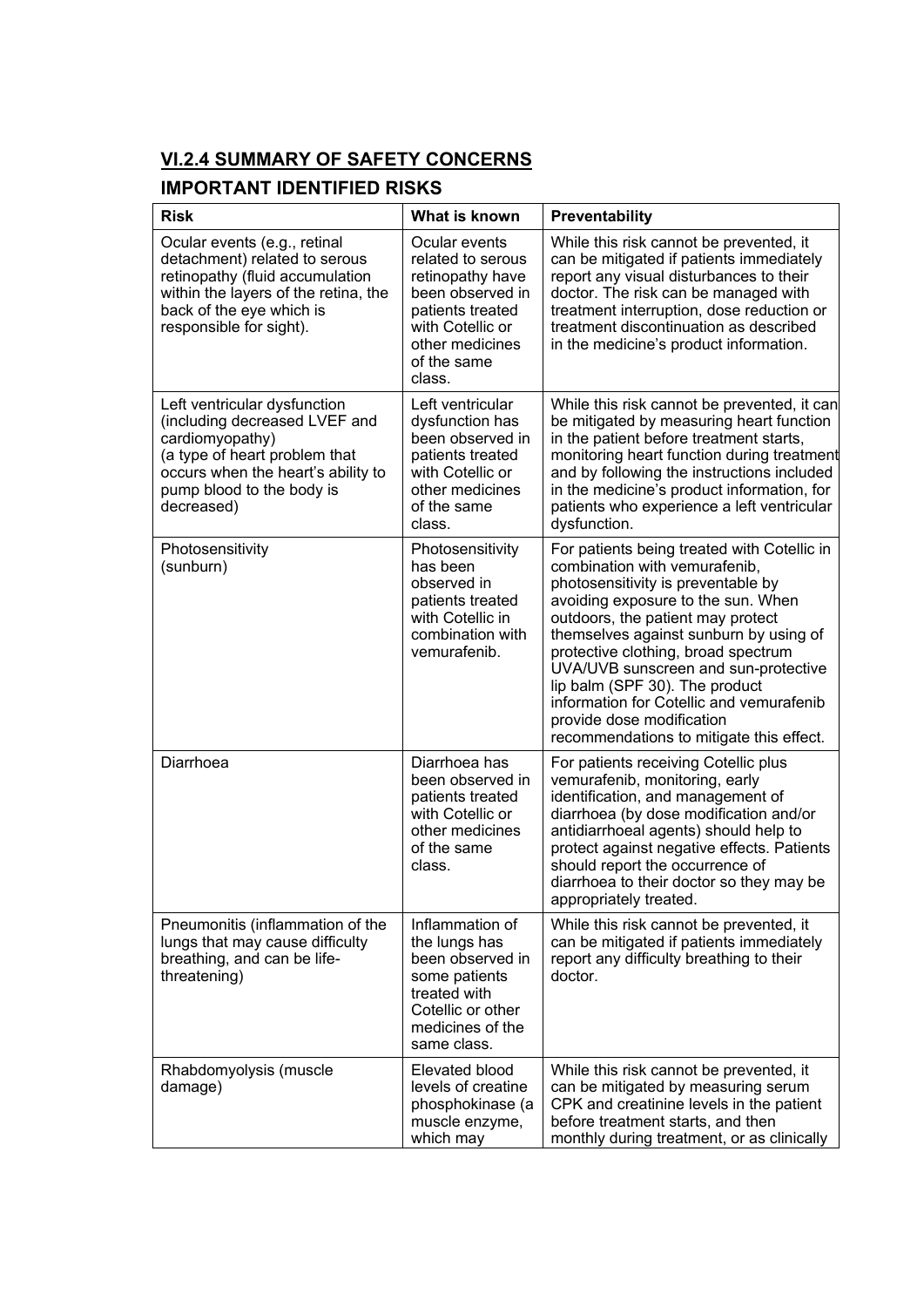|            | indicate muscle<br>damage) have<br>been observed in<br>some patients<br>treated with<br>Cotellic or other<br>medicines of the<br>same class. | indicated. If serum CPK is elevated,<br>check for signs and symptoms of<br>rhabdomyolysis or other causes.<br>Depending on the severity of symptoms<br>or CPK elevation, treatment interruption,<br>dose reduction or treatment<br>discontinuation may be required as<br>described in the medicine's product<br>information. |
|------------|----------------------------------------------------------------------------------------------------------------------------------------------|------------------------------------------------------------------------------------------------------------------------------------------------------------------------------------------------------------------------------------------------------------------------------------------------------------------------------|
| Hemorrhage | Hemorrhage has<br>been observed in<br>patients treated<br>with Cotellic in<br>combination with<br>vemurafenib.                               | While this risk cannot be prevented,<br>caution should be used in patients with<br>additional risk factors for bleeding, such<br>as brain metastases, and/or in patients<br>that use concomitant medications that<br>increase the risk of bleeding (including<br>antiplatelet or anticoagulant therapy).                     |

LVEF= left ventricular ejection fraction; SmPC=Summary of Product Characteristics.

### **IMPORTANT POTENTIAL RISKS**

| <b>Risk</b>                                                                                                            | What is known                                                                                                                                                                                                                                                                                                                                                                |
|------------------------------------------------------------------------------------------------------------------------|------------------------------------------------------------------------------------------------------------------------------------------------------------------------------------------------------------------------------------------------------------------------------------------------------------------------------------------------------------------------------|
|                                                                                                                        |                                                                                                                                                                                                                                                                                                                                                                              |
| Serious hepatotoxicity, e.g., elevations of<br>hepatic transaminases (abnormal blood test<br>levels for liver enzymes) | Elevated liver enzymes, which may indicate<br>liver damage, have been observed in some<br>patients treated with Cotellic in combination<br>with vemurafenib, or with other medicines of<br>the same class                                                                                                                                                                    |
| Impaired female fertility (potential infertility in<br>women)                                                          | Patients are advised to not become pregnant<br>during treatment with Cotellic. There is no<br>information regarding human fertility and<br>Cotellic treatment. No dedicated fertility studies<br>have been performed, but in animals adverse<br>effects were seen in female reproductive<br>organs but no dedicated fertility studies have<br>been performed.                |
| Teratogenicity and developmental toxicity<br>(foetal developmental malformations)                                      | When administered to pregnant rats, Cotellic<br>caused embryo death and foetal malformations<br>of the great vessels and skull at exposures<br>similar to human exposure at the<br>recommended dose. There is no information on<br>the effects of Cotellic treatment in pregnant<br>patients. Patients are advised to not become<br>pregnant during treatment with Cotellic. |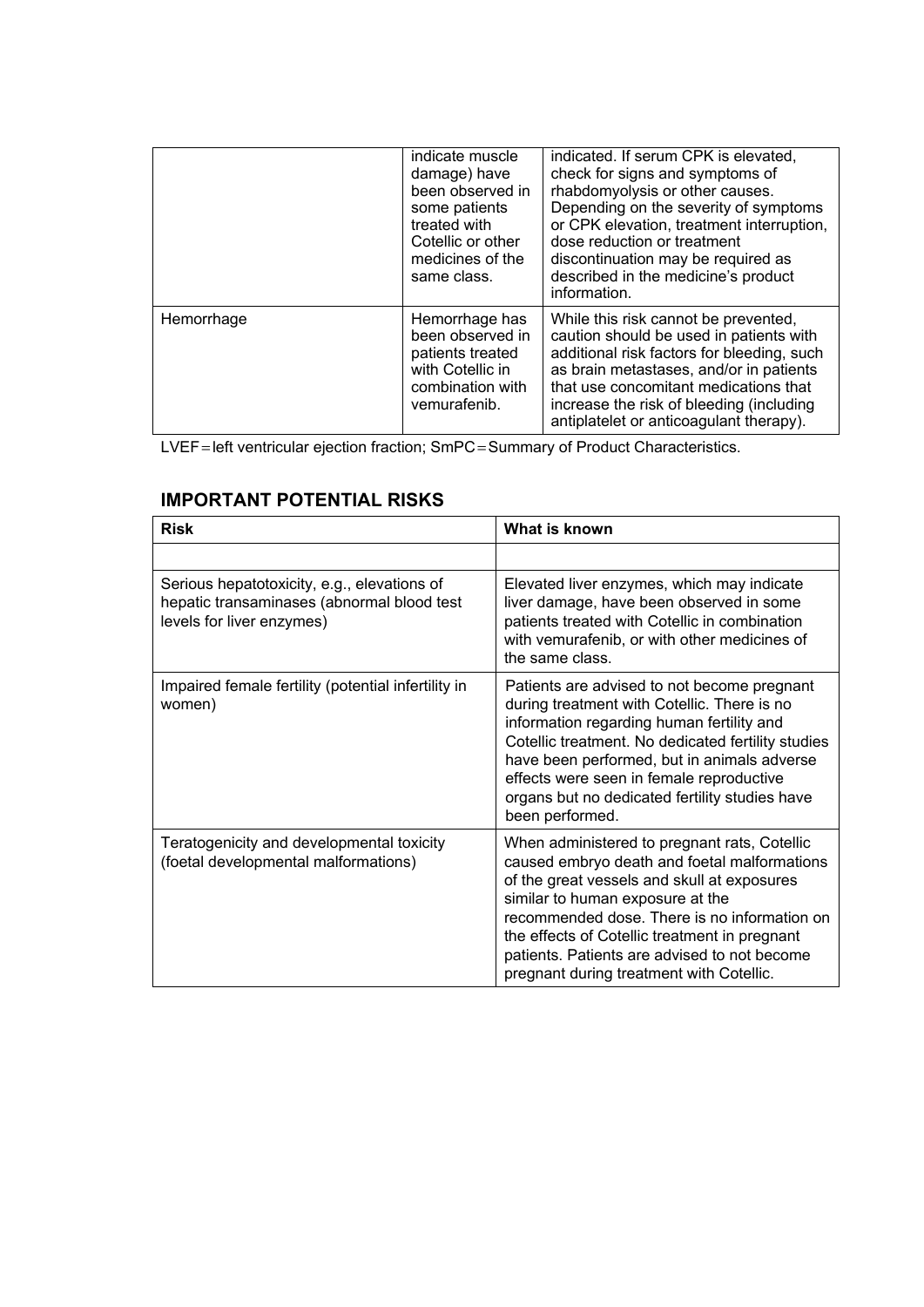#### **MISSING INFORMATION**

| <b>Risk</b>                                                                                                                  | What is known                                                                                                                                                                                                                                                                                                                                                                                    |  |
|------------------------------------------------------------------------------------------------------------------------------|--------------------------------------------------------------------------------------------------------------------------------------------------------------------------------------------------------------------------------------------------------------------------------------------------------------------------------------------------------------------------------------------------|--|
| Limited information on long-term safety                                                                                      | Additional data are being collected to<br>determine the effect of Cotellic in combination<br>with vemurafenib on long-term use.                                                                                                                                                                                                                                                                  |  |
| Safety in patients with cardiac impairment<br>(major heart problems)                                                         | No data are available in patients with known<br>cardiac impairment before starting treatment<br>with Cotellic.                                                                                                                                                                                                                                                                                   |  |
| Safety in patients with pre-existing retinal<br>pathology or risk factors for retinal vein<br>occlusion (major eye problems) | No data are available in patients with pre-<br>existing retinal disease.                                                                                                                                                                                                                                                                                                                         |  |
| Safety and efficacy in patients with involvement<br>of the central nervous system (melanoma in<br>the brain)                 | No data are available in patients with active<br>melanoma spreading into the brain.                                                                                                                                                                                                                                                                                                              |  |
| Limited information on treatment of paediatric<br>patients (patients under 18 years of age)                                  | The safety and efficacy of Cotellic in children is<br>not currently known.                                                                                                                                                                                                                                                                                                                       |  |
| Use in pregnancy and lactation (breastfeeding)                                                                               | When administered to pregnant rats, Cotellic<br>caused embryo death and foetal malformations<br>of the great vessels and skull at exposures<br>similar to human exposure at the<br>recommended dose. There is no information on<br>the effects of Cotellic treatment in pregnant or<br>breastfeeding patients. Patients are advised to<br>not become pregnant during treatment with<br>Cotellic. |  |

### **VI.2.5 SUMMARY OF RISK MINIMIZATION MEASURES BY SAFETY CONCERN**

All medicines have a Summary of Product Characteristics (SmPC) which provides physicians, pharmacists and other health care professionals with details on how to use the medicine, and also describes the risks and recommendations for minimising them. Information for patients is available in lay language in the package leaflet. The measures listed in these documents are known as 'routine risk minimisation measures'.

The SmPC and the package leaflet are part of the medicine's product information. The product information for Cotellic can be found on Cotellic's EPAR page.

This medicine has no additional risk minimization measures.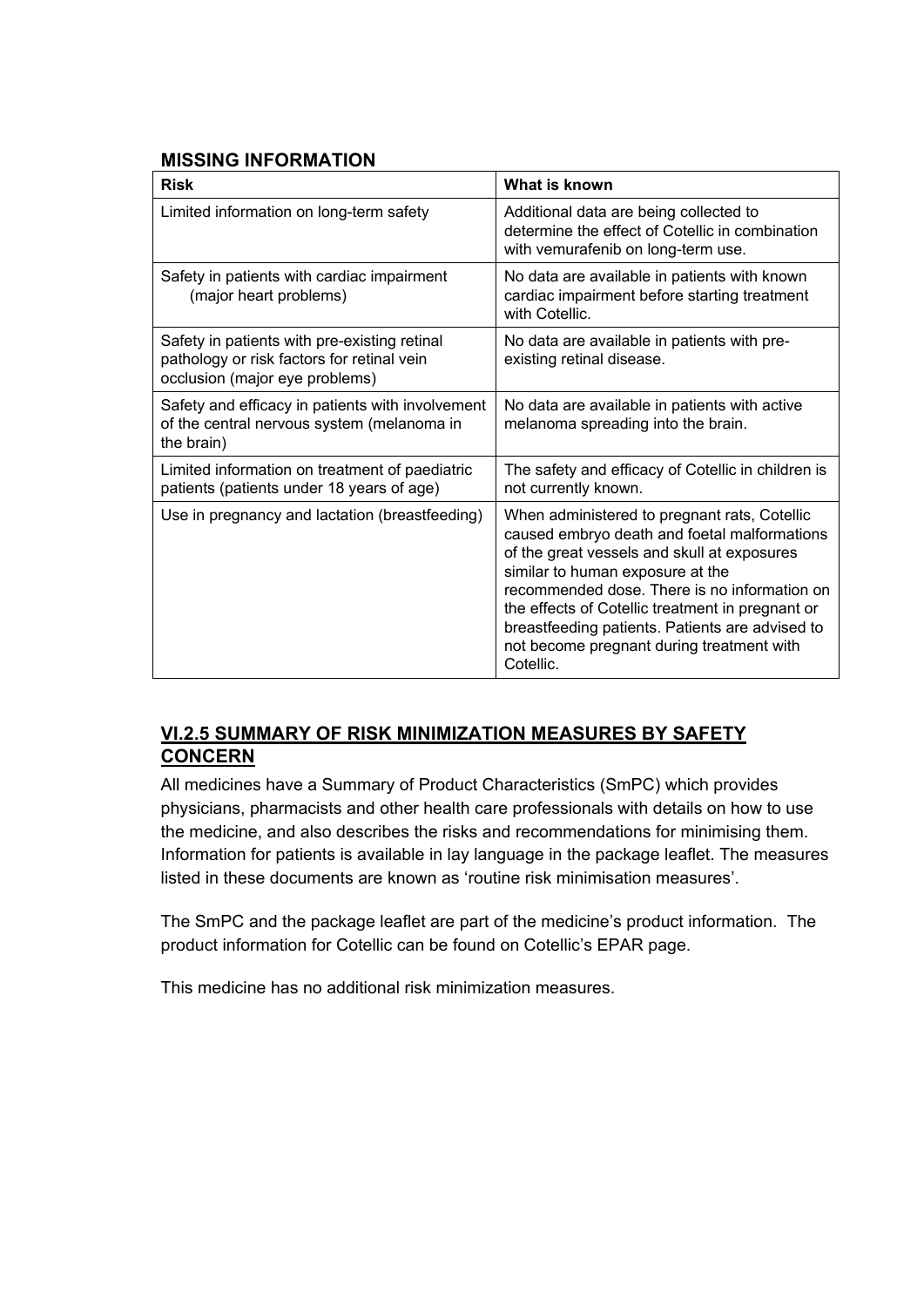## **VI.2.6 PLANNED POST-AUTHORIZATION DEVELOPMENT PLAN**

### **Table of ongoing and planned additional pharmacovigilance studies/activities in the Pharmacovigilance Plan**

| Study/activity<br>(including study<br>number)                                                                                                                                                                                                                                                    | <b>Objectives</b>                                                                                                                                                                                                                                                                 | Safety concerns/<br>efficacy issues<br>addressed                  | <b>Status</b>                                                                                                                                                   | Date for<br>submission<br>of interim or<br>final reports                                                                                                                                               |
|--------------------------------------------------------------------------------------------------------------------------------------------------------------------------------------------------------------------------------------------------------------------------------------------------|-----------------------------------------------------------------------------------------------------------------------------------------------------------------------------------------------------------------------------------------------------------------------------------|-------------------------------------------------------------------|-----------------------------------------------------------------------------------------------------------------------------------------------------------------|--------------------------------------------------------------------------------------------------------------------------------------------------------------------------------------------------------|
| Pediatric<br>Investigation Plan<br>(PIP)<br>EMEA-001425-<br>PIP01-13-M01<br>Two pediatric<br>studies in patients<br>6 months to<br><18 years of age<br>(3)                                                                                                                                       | First Study (GO29665):<br>safety, tolerability,<br>pharmacokinetics,<br>pharmacodynamics<br>(how Cotellic works),<br>and efficacy dose<br>finding study.<br>Second Study:<br>confirmatory safety and<br>efficacy study in<br>patients 6 months to<br>less than 18 years of<br>age | Use in patients<br>6 months to less<br>than 18 years of<br>age    | PIP<br>agreed on<br>December<br>2013 with<br>modificatio<br>n on<br>16 May<br>2014. A<br>study in<br>pediatric<br>patients<br>(Study<br>GO29665)<br>is ongoing. | <b>First Study</b><br>start date by<br>Q2 2016 in<br>North America<br>Second Study<br>start date by<br><b>June 2021</b><br>Final CSRs to<br>be available<br>6 months after<br>each study<br>completion |
| Study ML39302:<br>A non-<br>interventional<br>study to<br>investigate the<br>effectiveness,<br>safety and<br>utilization of<br>cobimetinib and<br>vemurafenib in<br>patients with and<br>without brain<br>metastasis with<br>BRAF V600<br>mutant melanoma<br>under real world<br>conditions. (3) | A study to determine<br>the safety and efficacy<br>of Cotellic in<br>combination with<br>vemurafenib in patients<br>with active melanoma<br>brain metastases                                                                                                                      | Safety and efficacy<br>in patients with<br><b>CNS</b> involvement | Planned                                                                                                                                                         | Study<br>Completion:<br>Q4 2020<br>Final CSR by<br>1 year after<br>study<br>completion                                                                                                                 |

# **STUDIES WHICH ARE A CONDITION OF THE MARKETING AUTHORIZATION**

None.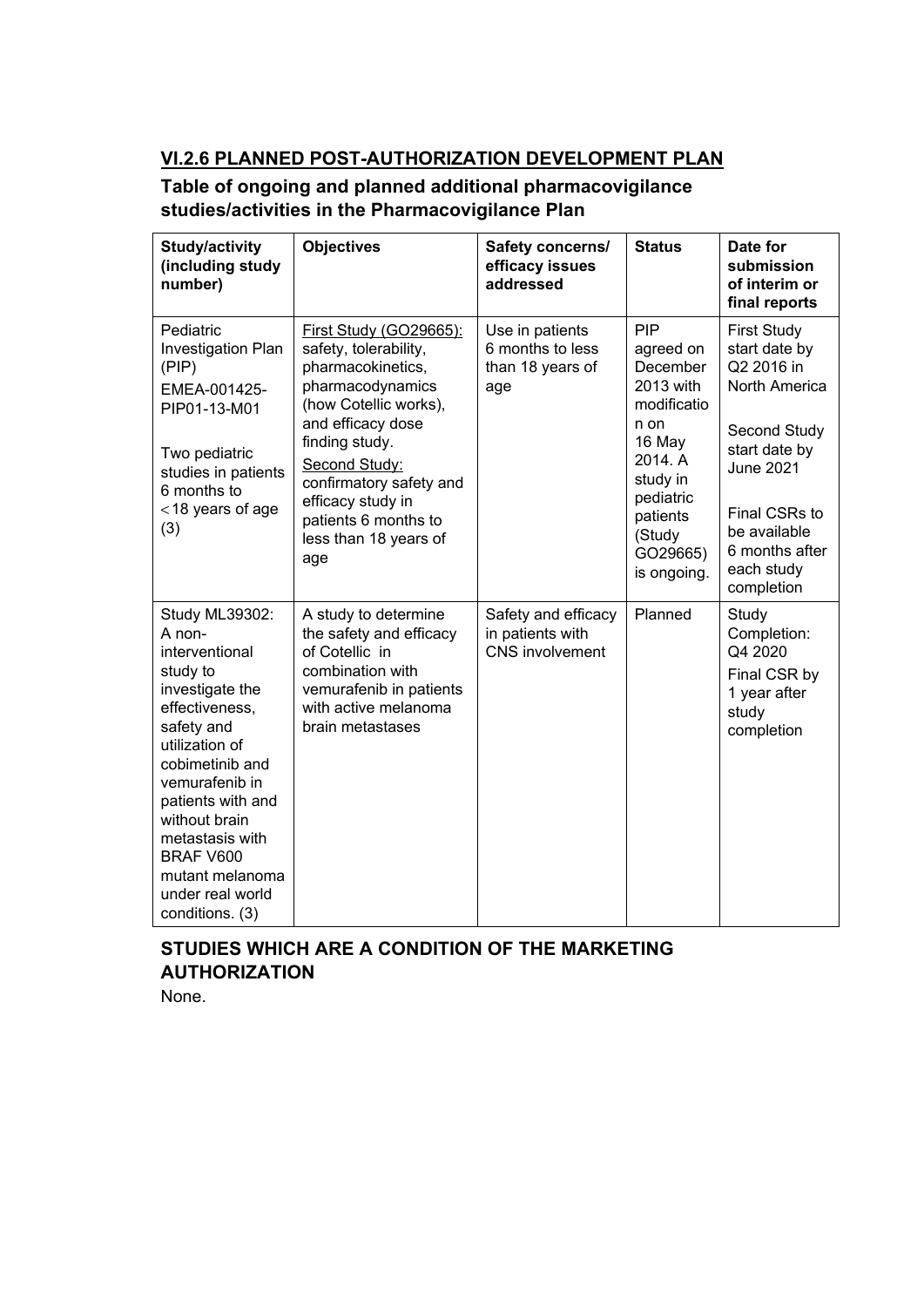### **VI.2.7 SUMMARY OF CHANGES TO THE RISK MANAGEMENT PLAN OVER TIME**

| <b>Version</b>               | <b>Date</b><br>(At time of<br>authorization<br>dd/mm/yyyy)*                                                                                                                                                                                                                                                                                 | <b>Safety Concerns</b>                                                                                                                                                                                                                    | <b>Comment</b>                                                  |
|------------------------------|---------------------------------------------------------------------------------------------------------------------------------------------------------------------------------------------------------------------------------------------------------------------------------------------------------------------------------------------|-------------------------------------------------------------------------------------------------------------------------------------------------------------------------------------------------------------------------------------------|-----------------------------------------------------------------|
| 1.0                          | NA                                                                                                                                                                                                                                                                                                                                          | <b>NA</b>                                                                                                                                                                                                                                 | First version of<br>the E.U. RMP                                |
| 1.1<br><b>NA</b><br>GO28141) | - Addition of 'left ventricular dysfunction' as an<br>important potential risk based on analysis of<br>Phase III data (CSR 1060643 for Study<br>- Updated important identified risk of 'central<br>serous retinopathy' to 'serous retinopathy' and<br>updated frequency, seriousness, and severity<br>values with Phase III data from Study | Major updates<br>were based on<br>the availability<br>and analysis of<br>Phase III data<br>(CSR 1060643)<br>for Study<br>GO28141)                                                                                                         |                                                                 |
|                              |                                                                                                                                                                                                                                                                                                                                             | GO28141<br>- Updated important potential risk of<br>'teratogenicity' to 'teratogenicity and<br>developmental toxicity'                                                                                                                    |                                                                 |
|                              |                                                                                                                                                                                                                                                                                                                                             | - Removal of 'increased potential for QT<br>prolongation when cobimetinib is used in<br>combination with vemurafenib' as a proposed<br>important potential risk based on analysis of<br>Phase III data (CSR 1060643 for Study<br>GO28141) |                                                                 |
| 1.2<br><b>NA</b><br>$\equiv$ |                                                                                                                                                                                                                                                                                                                                             | - Updated important potential risk of 'left'<br>ventricular dysfunction' to an important identified<br>risk: 'Left ventricular dysfunction (including<br>decreased LVEF and cardiomyopathy)'                                              | Major updates<br>were made in<br>response to the<br>Day 120 and |
|                              |                                                                                                                                                                                                                                                                                                                                             | - Added the important identified risk of<br>'photosensitivity'                                                                                                                                                                            | Day 180 PRAC<br>assessments                                     |
|                              |                                                                                                                                                                                                                                                                                                                                             | - Added the important identified risk of 'diarrhea'                                                                                                                                                                                       |                                                                 |
|                              |                                                                                                                                                                                                                                                                                                                                             | - Added the important potential risk of<br>'rhabdomyolysis'                                                                                                                                                                               |                                                                 |
|                              |                                                                                                                                                                                                                                                                                                                                             | Added the important potential risk of<br>$\qquad \qquad -$<br>'pneumonitis'                                                                                                                                                               |                                                                 |
|                              |                                                                                                                                                                                                                                                                                                                                             | - Added the important potential risk of<br>'hepatotoxicity (e.g., elevations of hepatic<br>transaminases)'                                                                                                                                |                                                                 |
|                              |                                                                                                                                                                                                                                                                                                                                             | Added the important potential risk of 'impaired                                                                                                                                                                                           |                                                                 |

# **Major Changes to the Risk Management Plan over Time**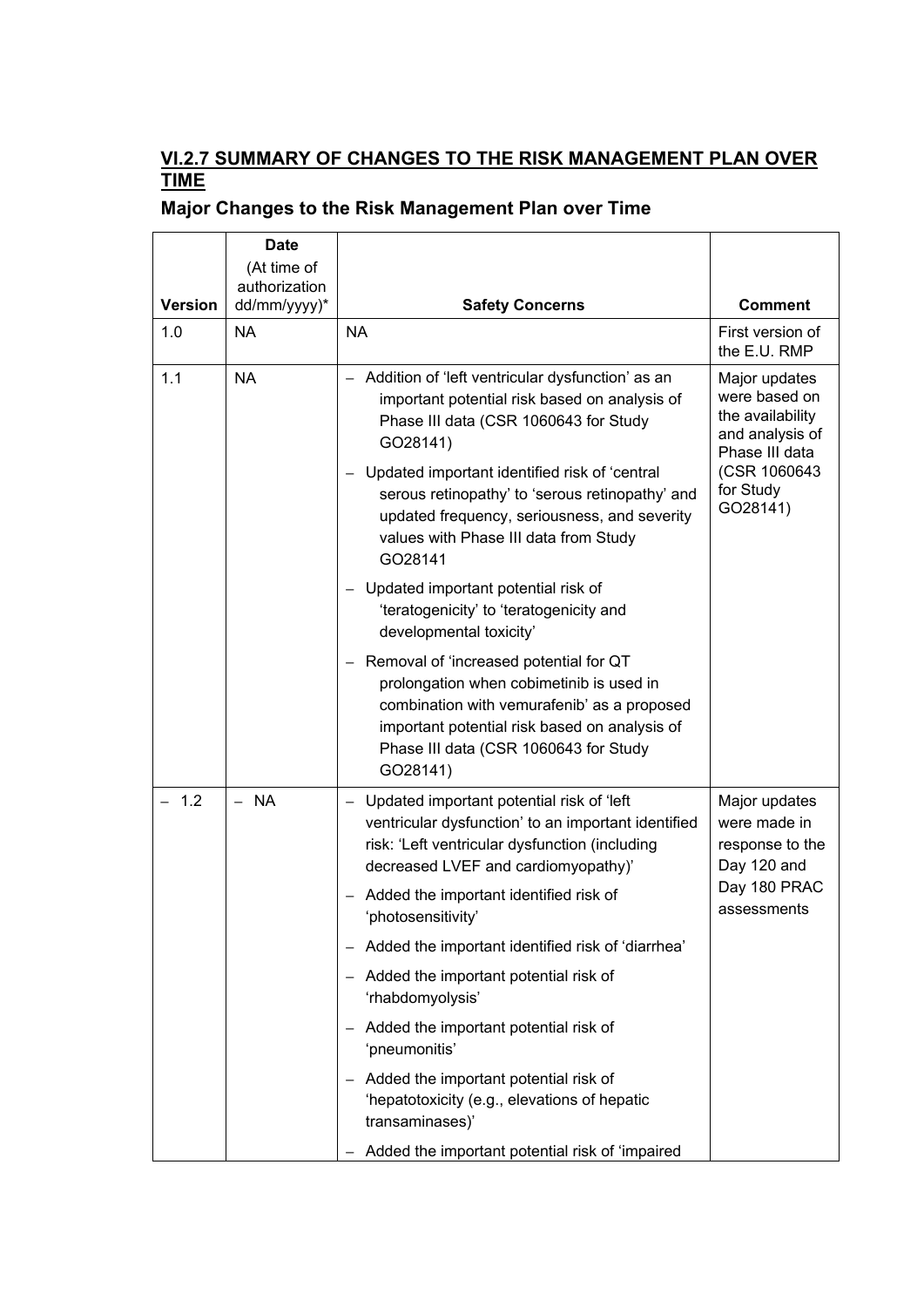| <b>Version</b> | <b>Date</b><br>(At time of<br>authorization<br>dd/mm/yyyy)* | <b>Safety Concerns</b>                                                                                                                                                                          | Comment                                                                                                                 |
|----------------|-------------------------------------------------------------|-------------------------------------------------------------------------------------------------------------------------------------------------------------------------------------------------|-------------------------------------------------------------------------------------------------------------------------|
|                |                                                             | female fertility'                                                                                                                                                                               |                                                                                                                         |
|                |                                                             | Updated 'safety in patients with severe hepatic<br>impairment' to 'safety in patients with moderate<br>and severe hepatic impairment'                                                           |                                                                                                                         |
|                |                                                             | - Added 'safety in patients with cardiac<br>impairment (including congestive heart failure,<br>current unstable angina, or left ventricular<br>ejection fraction < 50%)' to missing information |                                                                                                                         |
|                |                                                             | - Added 'safety in patients with pre-existing retinal<br>pathology or risk factors for retinal vein<br>occlusion' to missing information                                                        |                                                                                                                         |
| 1.3            | - NA                                                        | - Updated important identified risk of 'serous<br>retinopathy' to 'ocular events related to serous<br>retinopathy (retinal detachment)'                                                         |                                                                                                                         |
|                |                                                             | - Updated 'pneumonitis' from an important<br>potential risk to an important identified risk                                                                                                     |                                                                                                                         |
|                |                                                             | Updated important potential risk of<br>'hepatotoxicity (e.g., elevations of hepatic<br>transaminases)' to 'serious hepatotoxicity'                                                              |                                                                                                                         |
|                |                                                             | - Added 'safety and efficacy in patients with CNS<br>involvement' to missing information                                                                                                        |                                                                                                                         |
|                |                                                             | Added 'drug-drug interactions with CYP1A2,<br>$\qquad \qquad -$<br>CYP2B6, CYP2C8, CYP2C9, CYP2C19, and<br>CYP2D6 to missing information.'                                                      |                                                                                                                         |
| 1.4            | - NA                                                        | Removed 'safety in patients with moderate and<br>severe hepatic impairment' from missing<br>information                                                                                         | Major updates<br>were based on<br>analysis of<br>Study GP29342                                                          |
|                |                                                             | Removed 'drug-drug interactions with CYP1A2,<br>$\overline{\phantom{0}}$<br>CYP2B6, CYP2C8, CYP2C9, CYP2C19, and<br>CYP2D6 from missing information'                                            | (CSR,<br>MEA 002:<br>submitted<br>11/12/2015)<br>and Study<br>15-1983 (report,<br>MEA 001:<br>submitted<br>11/12/2015). |